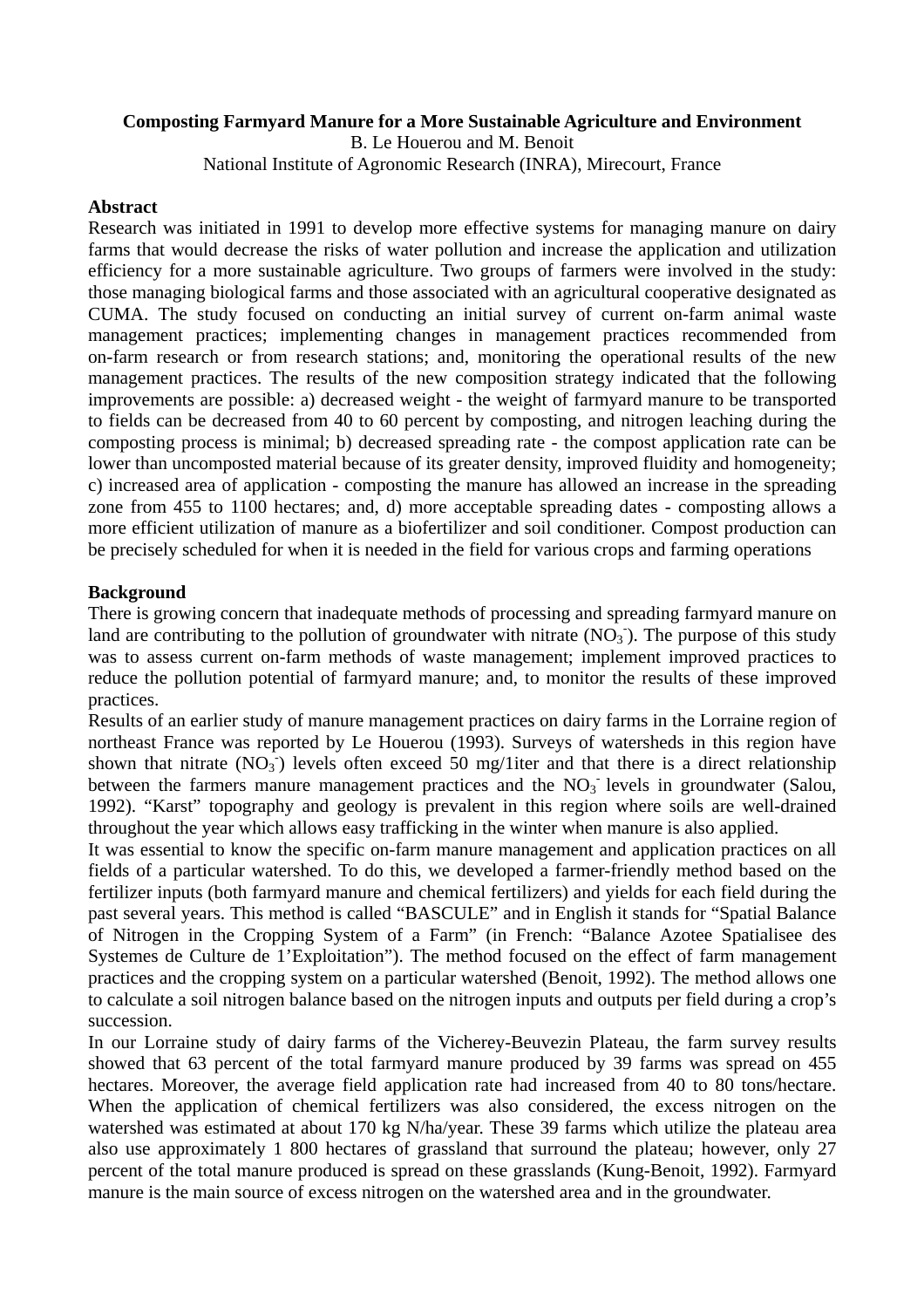# **Improved Management Practices**

The new management practices for farmyard manure must fulfill four basic requirements to be environmentally sound and acceptable:

- 1. They must significantly reduce the weight and volume of manure to be spread.
- 2. They must decrease the rate of application per hectare.
- 3. They must cease application of manure during wet seasons when nitrate leaching is highest, i.e., fall and winter months.
- 4. They must increase the area of application to include less sensitive land and permanent grasslands.

Many of the problems associated with recycling farmyard manure on land can be resolved by first producing a high quality agricultural compost (Godden, 1986). The farmers of Vicherey-Beuvezin have followed this recommendation by organizing an agricultural cooperative (a CUMA designated as "De 1'eau vive") in which their farmyard manures are composted aerobically with modern equipment and skilled management, and at a considerably lower price. Composting greatly reduces the amount of manure to be spread; facilitates the ease of handling, spreading, and transporting; and allows the material to be stored and stockpiled during wet weather. A11 of these benefits of composting have allowed the spreading zone of Vicherey-Beuvezin to increase from 455 to 1100 hectares.

## **Monitoring the New Management Practices**

It has now been three years since the new and improved farmyard manure management practices were implemented. From the beginning we have monitored and assessed the changes in three parameters:

- *The Composting Process* - quality and quantity of initial farmyard manure; out-put of compost; quality and quantity of liquid effluent; meteorological data.
- $\bullet$ *The Spreading Process* – farmer's choice of spreading fields; quantity and frequency of compost applied; time required and equipment used.
- *The Status of Groundwater Quality* - change in groundwater quality (especially nitrate) from the time of adoption of improved management practices and application of compost rather than raw manure.

## **Conclusions**

The goal of minimizing the impact of farmyard manure management and land application on groundwater quality has global implications. The development of alternative management practices and their successful implementation and adoption by the Lorraine dairy farmers required a team effort involving the farmers, researchers, extension workers, environmentalists and society as a whole. It was really everyone's problem. In the foreseeable future agriculture must strive to become more sustainable, both environmentally and economically, as well as socially sustainable. The vital linkages between farmers and national and regional institutions that helped to resolve the groundwater quality problem discussed in this paper will likely be applied to other problems in the future.

## **Acknowledgments**

We wish to express our sincere thanks and appreciation to the farmers in France and Belgium for their collaboration and questions; to Annie Kung-Benoit and Corinne Revest for their collaboration as extension service managers; to Jean Barlier, Claude Bazard, Damien Foissy and Gilles Rouyer from the S.A.D. Research Station in Mirecourt for their technical assistance.